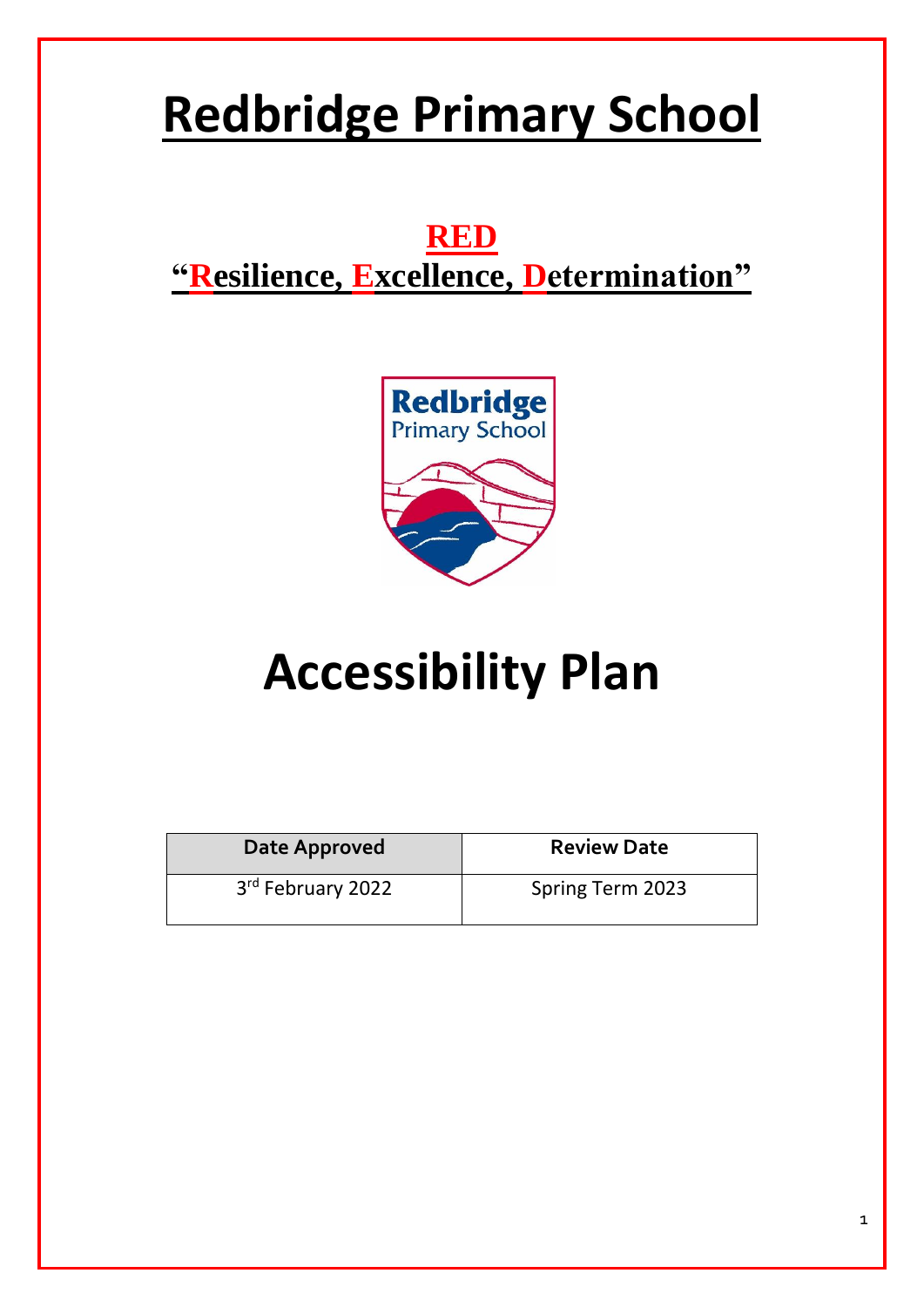#### **Section 1: Vision statement**

Each child who joins our school community will be welcomed and valued regardless of sex, race, belief, physical disability or learning difficulty.

At Redbridge Primary School, pupil achievement is celebrated in a pupil-centred teaching and learning environment and excellent achievement at school enables pupils to be as independent as possible so that they make the most of opportunities when they leave school. The purpose of the accessibility plan is to ensure that all pupils have access to education in the three areas required by the planning duties in the Equality Act 2010. Increasing the extent to which pupils with disabilities can participate in the school curriculum; Improving the environment of the school to increase the extent to which pupils with disabilities can take advantage of education and associated services;

#### **Improving information delivery to pupils with disabilities.**

The governing body also recognises its responsibilities towards employees with disabilities, and will: Monitor recruitment procedures to ensure that persons with disabilities are provided with equal opportunities.

Ensure that employees with disabilities are supported with special provision as appropriate to ensure that they can carry out their work effectively without barriers. Undertake reasonable adjustments to enable staff to access the workplace.

#### **Definition of disability under the Equality Act 2010**

If you have a physical or mental impairment that has a 'substantial' and 'long-term' negative effect on your ability to do normal daily activities. Under the Equality Act 2010

#### **Development and Review**

The accessibility plan is guided by the principles and procedures in the school's Single Equality Policy. The plan will be on the school website and reviewed annually by the leadership team to ensure it is effective.

#### **Section 2: Aims and objectives**

Our aims are to:

- Increase access to the curriculum for pupils with a disability
- Improve and maintain access to the physical environment
- Improve information delivery to pupils

The table below sets out how the school will achieve these aims.

| <b>Aim</b>        | Current good        | Actions to be taken | Person             | Date to complete    |
|-------------------|---------------------|---------------------|--------------------|---------------------|
|                   | practice            |                     | Responsible        | actions by          |
| Increase access   | Curriculum review   | Ensure the          | Overall curriculum | The new             |
| to the curriculum | taking place to     | effectiveness of    | leader and Subject | curriculum is now   |
| for pupils with a | ensure it meets the | the curriculum      | leaders            | in place and being  |
| disability        | needs of all pupils | models. Update      |                    | embedded.           |
|                   |                     | the curriculum      |                    | It will continue to |
|                   |                     | statement, policies |                    | be under constant   |
|                   |                     | and procedures to   |                    | review and          |
|                   |                     | ensure curriculum   |                    | evaluated by the    |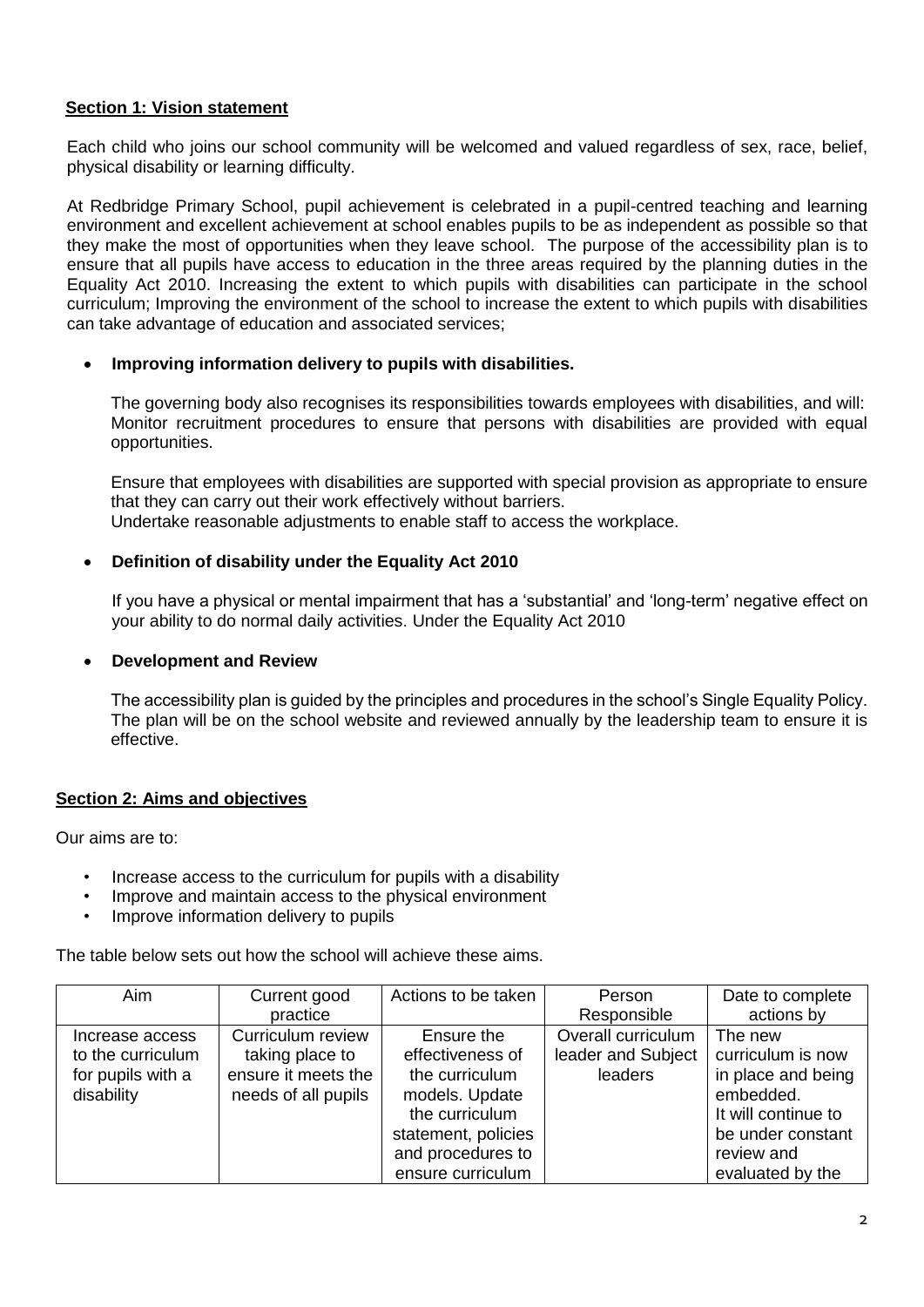|                                             |                    | is accessible to all               |                              | SLT in accordance                     |
|---------------------------------------------|--------------------|------------------------------------|------------------------------|---------------------------------------|
| Improve and                                 | Two storey         | learners<br>Ensure that the lift   | Head Teacher,                | with the schedule<br>Ongoing annually |
| maintain access to                          | building opened in | is regularly                       | <b>Business and</b>          |                                       |
| the physical                                | September 2016     | maintained in the 2                | <b>Premises Manager</b>      |                                       |
| environment                                 | was specifically   | storey building in                 |                              |                                       |
|                                             | designed to meet   | order to continue                  |                              |                                       |
|                                             | the needs of all   | to offer complete                  |                              |                                       |
|                                             | learners.          | access to the                      |                              |                                       |
|                                             |                    | upper floor of the<br>building     |                              |                                       |
| Improve                                     | Use of visuals,    | Staff training for                 | <b>SENCO</b>                 | Regular and                           |
| information                                 | PECS, social       | <b>PECS</b>                        |                              | termly training                       |
| delivery to pupils                          | stories where      |                                    |                              | sessions                              |
|                                             | applicable         |                                    |                              |                                       |
| Embed the use of                            | Assessment         | Assessment                         | DHT responsible              | Ongoing                               |
| school tracking                             | tracking with      | coordinator and                    | for curriculum and           |                                       |
| systems to monitor                          | Otrack is          | <b>SENCO</b> to meet               | assessment                   |                                       |
| the academic<br>progress of                 | embedded           | termly                             | supported by<br><b>SENCO</b> |                                       |
| children with                               |                    |                                    |                              |                                       |
| disabilities to                             |                    |                                    |                              |                                       |
| ensure they are                             |                    |                                    |                              |                                       |
| making expected                             |                    |                                    |                              |                                       |
| or above expected                           |                    |                                    |                              |                                       |
| progress.                                   |                    |                                    |                              |                                       |
| To ensure children                          | Children with      | <b>School Council</b>              | <b>Head Teacher</b>          | Ongoing                               |
| with disabilities are                       | needs are          | Lead to ensure                     |                              |                                       |
| represented in the<br><b>School Council</b> | represented        | that Children with<br>disabilities |                              |                                       |
| and Pupil                                   | currently          | continue to be                     |                              |                                       |
| Advocates.                                  |                    | represented                        |                              |                                       |
| To ensure that all                          | All children are   | Continue to liaise                 | Deputy                       | Ongoing                               |
| children with                               | expected to attend | with parents and                   | Headteacher                  |                                       |
| disabilities                                | all school trips   | find ways to                       |                              |                                       |
| continue to have                            |                    | support parents                    |                              |                                       |
| access to                                   |                    | and children with                  |                              |                                       |
| appropriate school                          |                    | trips                              |                              |                                       |
| trips.<br>To ensure the                     | Extra support at   | Continue<br>to                     | <b>SENCO</b>                 | Ongoing                               |
| environment                                 | lunchtime being    | situation<br>monitor               |                              |                                       |
| supports children                           | used for a number  | and<br>place<br>extra              |                              |                                       |
| additional needs                            | of pupils          | support in place if                |                              |                                       |
| including provision                         |                    | needed                             |                              |                                       |
| at lunchtime                                |                    |                                    |                              |                                       |

### **Section 3: Access audit**

| Feature                                       | Description                                                               | Action to be taken            | Person responsible  | Date to complete<br>action by |
|-----------------------------------------------|---------------------------------------------------------------------------|-------------------------------|---------------------|-------------------------------|
| 2 storey building<br>access to upper<br>floor | Stairs are kept<br>clean tidy and free<br>of obstructions at<br>all times | Maintain and<br>ensure access | Site Supervisor/SBM | Ongoing                       |